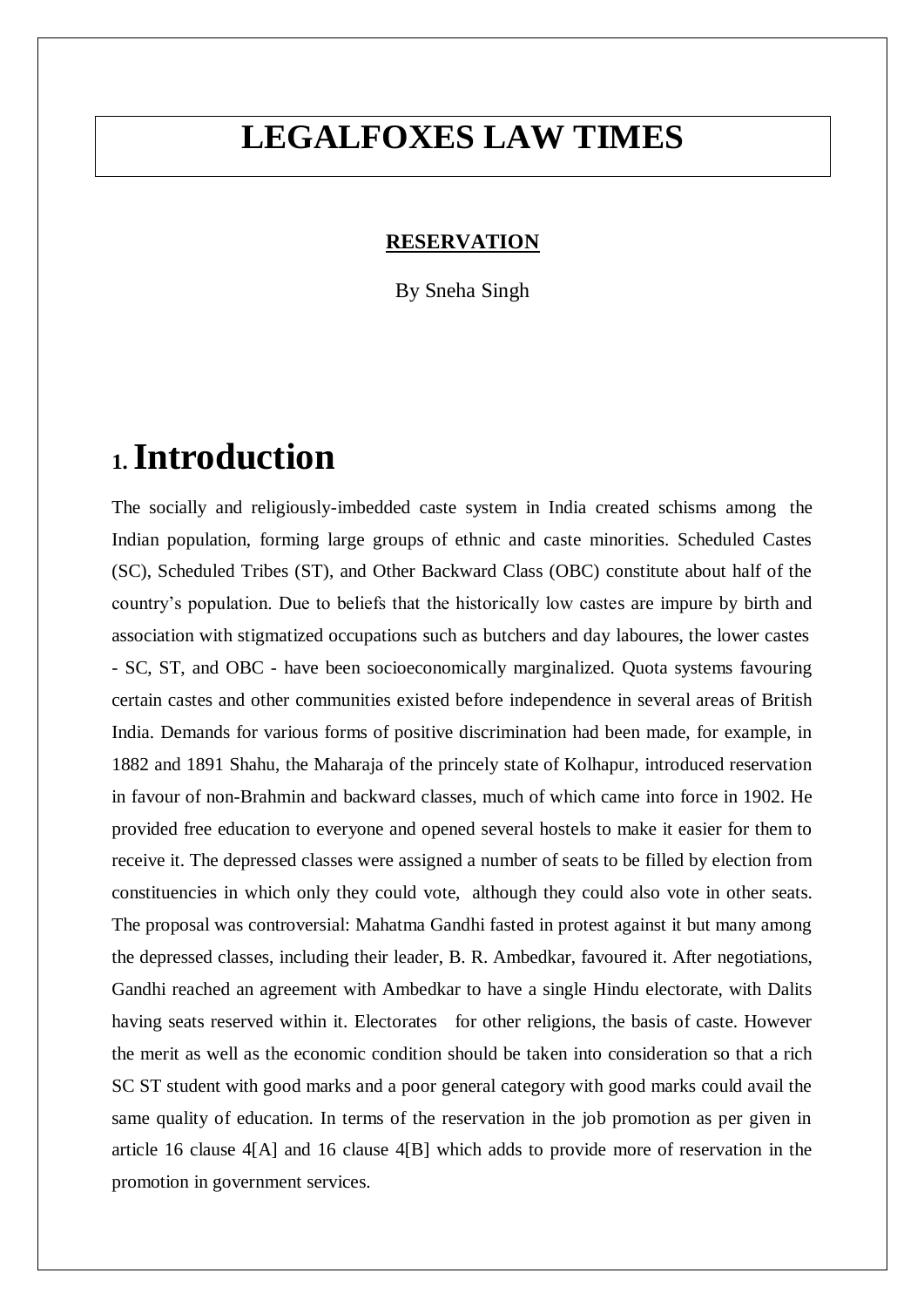#### **Caste Based Reservation System in India**

In India caste is being considered as the major factor to identify any person, in early period certain class of people were considered as untouchables i.e. dalits who were deprived of their duties and banned from all sort of social gatherings, these untouchables are now being divided in a list of schedule known as the schedule caste and the schedule tribes. SC's and ST's get reservation in different sector for their better upliftment and to fulfil their basic needs. The reservation scheme exists to provide opportunities for the members of the SCs and STs to increase their representation in the State Legislatures, the executive appendage of the Union and States, the labour force, schools, colleges, and other 'public' institutions.

Reservation was given to improve the condition of the social and instructive position of unprivileged communities and thus allow them to make a equitable position and status in the Indian society, but giving them more and more of reservation in different sectors the privileged community i.e general candidates are being further deprived of their social needs. In the need of their upliftment there is a downfall of general candidates in every sector, the exact necessity of reservation is not being completed rather than misuse is being done. In 1982, the Constitution specified 15% and 7.5% of vacancies in public sector and governmentaided educational institutes as a quota reserved for the SC and ST candidates respectively for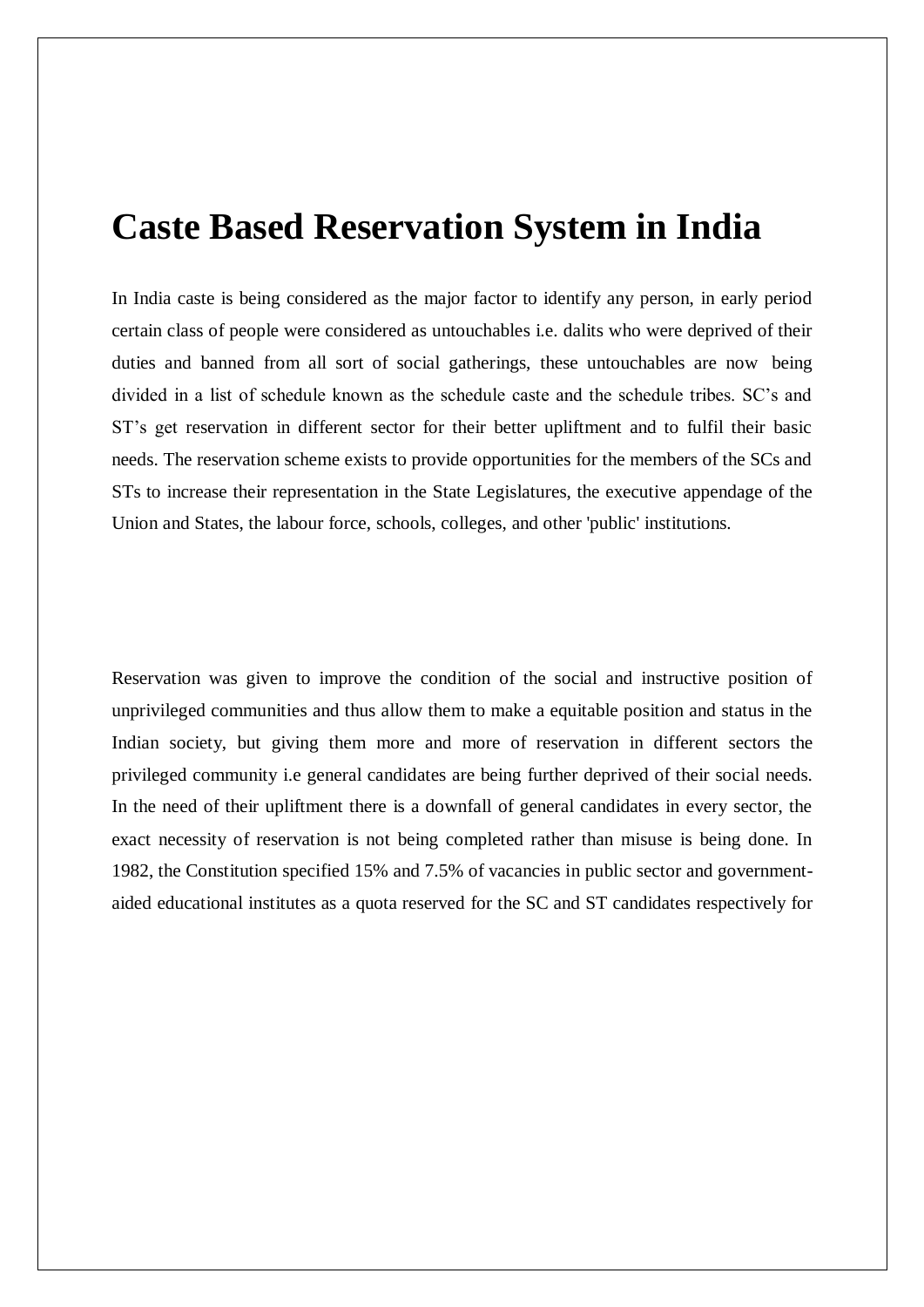a period of five years, after which the quota system would be reviewed. This period was routinely extended by the succeeding governments. The Supreme Court of India ruled that reservations cannot exceed 50% (which it judged would violate equal access guaranteed by the Constitution) and put a cap on reservations. However, there are state laws that exceed this50% limit and these are under litigation in the Supreme Court. For example, the caste-based reservation stands at 69% and the same is applicable to about 87% of the population in the State of Tamil Nadu. In 1990, Prime Minister V. P. Singh announced that 27% of government positions would be set aside for OBC's in addition to the 22.5% already set aside for the SCs and STs.

### **Reservation for Backward Classes**:

Article 16(4) is the second exception to the general rule embodied in Articles 16(1) and (2). It empowers the State to make special provision for the reservation of appointments of posts in favour of any backward class of citizens which in the opinion of the State are not adequately represented in the services under the State. Thus, Article 16(4) applics only if two conditions are satisfied:

(1) the class of citizens is backward; and

(2) the said class is not adequately represented in the services of the

State,The second test cannot be the sole criterion.

In **Balaji v. State of Mysore**, the Supreme Court has held-The 'caste' of a person cannot be the sole test for ascertaining whether a particular class is a backward class or not Poverty, occupation, place of habitation may all be relevant factors to be taken into consideration. Though the caste of a person cannot be the sole test for determining the backwardness of a class, yet if an enitre caste is found to be socially and educationally backward, it may be included in the list of Backward Classes. It does not mean that once a caste is considered backward class, it should continue to be backward for all the times. The Government should review the test and if a class reaches the state of progress where reservation is not necessary, it should delete that class from the list of the Backward Classes.

Article 16(4) must be interpreted in the light of Article 335 which says that the claims of the Scheduled Castes and the Scheduled Tribes shall be taken into consideration consistently with the maintenance of efficiency of administration. The reservations for backward classes should not be unreasonable. It should be considered having regard to the employment opportunities of the general public.

## **Carry forward Rule**

The scope of Article 16(4) was considered by the Supreme Court in **Devadason v. Union of India**. In that case the constitutional validity of the "carry forward rule", framed by the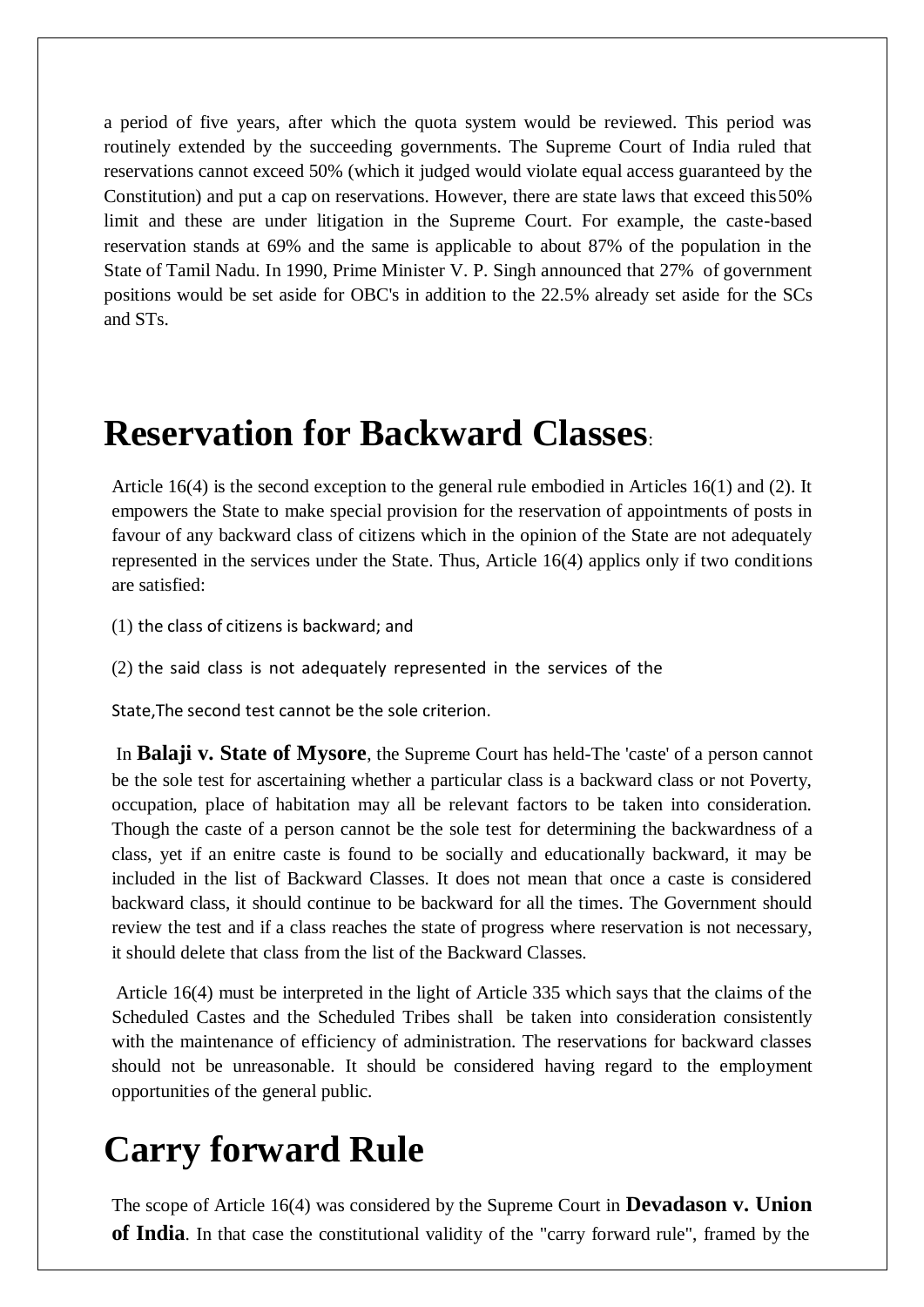Government to regulate appointment of persons of backward classes in Government services was involved. This rule provided that i sufficient number of candidates belonging to the Scheduled Castes and Scheduled Tribes were not available for appointment to the reserved quota, the vacancies that remained unfilled would be treated as unreserved and filled by the fresh available candidates, but a corresponding number of posts would be reserved in the next year for Scheduled Castes and Scheduled Tribes in addition to their reserved quota of the next year. The result was to carry forward the unutilised balance, that is, unfilled vacancies in the second and third years at one time. In actual effect 68 per cent of the vacancies were reserved for Scheduled Castes and Scheduled Tribes. The Supreme Court by a majority of 4 to 1 struck down the "carry-forward rule" as unconstitutional on the ground that the power vested in Government under Article 16(4) could not be exercised so to deny reasonable of opportunity in matters of public employments for members of classes other than backward. The Court said that each year of recruitment must be considered by itself and equality the reservation for the backward communities each year should not be excessive so as to create a monopoly or to interfere unduly with the legitimate claims of other communities. Accordingly, the Court held that the reservation ought to be less than 50 per cent, but how much less than half would depend upon prevailing circumstances in each case.

**Indra Sawhney v. Union of India**, the Supreme Court overruled Devadason v. Union of India, on this point-and held the 'carry forward rule' valid so long as it did not in a particular year exceed 50% of vacancies. The 50% limit can only be exceeded in an extraordinary situation prevailing in a State, i.e., (far flung States Nagaland etc.).

"Carry forward' not to apply in absence of any rule or regulation-A medical seat has life only in the year it falls and that too till the cut-off date fixed by the Court. Carry-forward principle is unknown to the professional courses like medical, engineering, dental etc. In the absence of any rule or regulation conferring power on the Board to carry forward a vacant seat to a succeeding year indulgence in it will be at the expense of other meritorious candidates waiting for admission in the succeeding years.

## **Indra Sawhney v. Union of India, populary known as Mandal case.**

Facts of the case were as follows:

On January 1, 1979 the Government appointed the second Backward Classes Commission under Article 340 of the constitution under the Chairmanship of Sri B.P Mandal (MP) to investigate the socially and educationally backward classes within the territory of India and recommend steps to be taken for their advancement including desirability for making provisions for reservation of seats for them in Government jobs. The Commission submitted its report in December, 1980. It had identified as many as 3743 castes as socially and educationally backward classes and recommended for reservation of 27% Government's jobs for them. In the meantime, the Janta Government collapsed due to internal dissensions and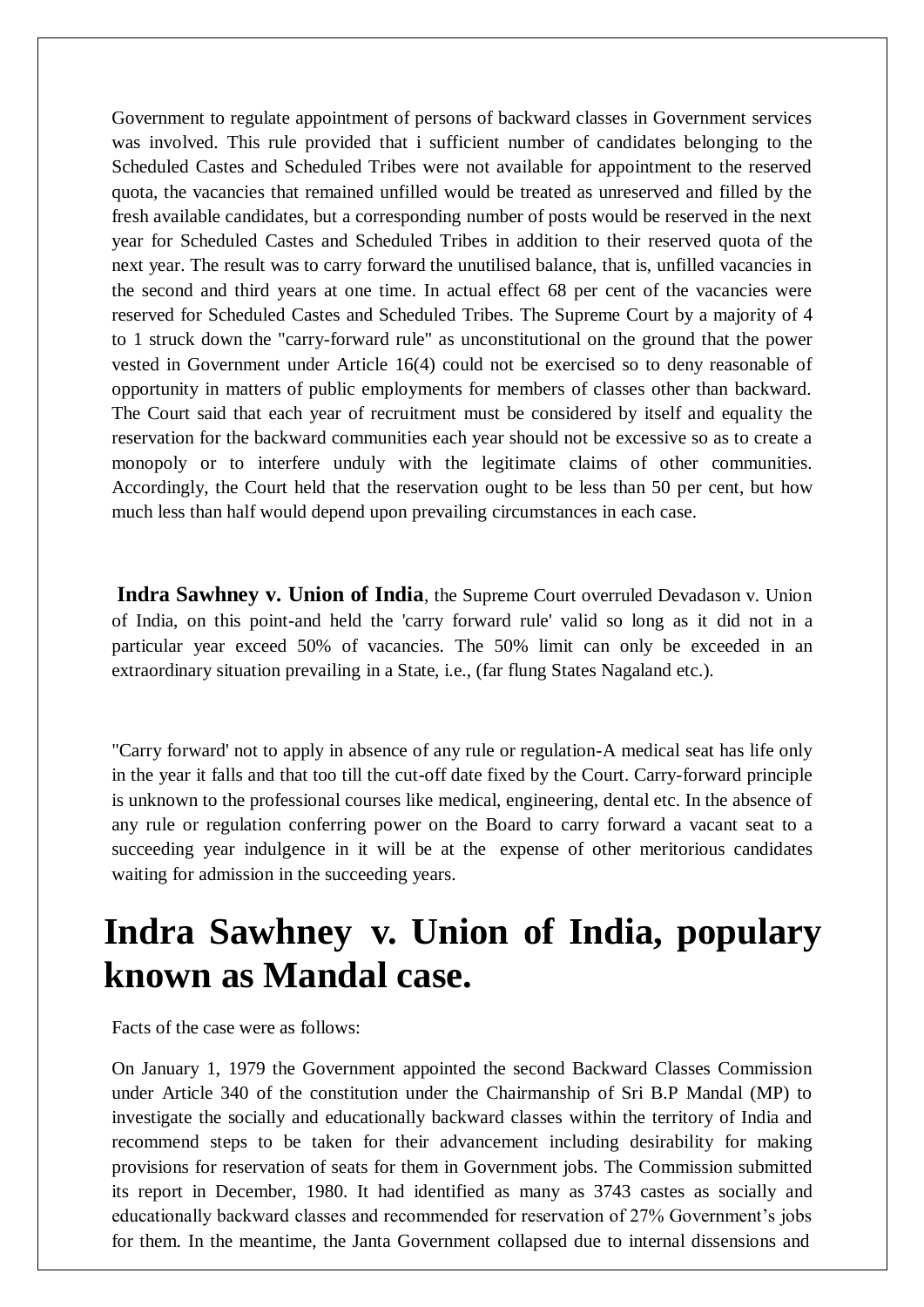the Congress Party came to power at the Centre. The Congress Government did not implement the Mandal Commission report till 1989. In 1989, the Congress Government was defeated in the Parliamentary elections and the Janta Dal again came to power and decided to implement the Commission's report as it had promised to the electorate. Accordingly, the Government of India, issued the Office Memoranda (called O.M.) on August 13, 1990 reserving 27 per cent seats for backward classes in Government services on the basis of the recommendations of the Mandal Commission. The acceptance of the report of the Mandal Commission threw the Nation into turmoil and a violent anti-reservation movement rocked the nation for nearly three months resulting in huge loss of persons and property. A writ petition on behalf of the Supreme Court Bar Association was filed challenging the validity of the O.M. and for staying its operation. The Five Judge Bench of the Court stayed the operation of the OM till the final disposal of the case on October 1, 1990. Unfortunately, the Janta Government again collapsed due to defections and in 1991 Parliamentary elections the Congress party again came to power at the Centre.

The Government issued another Office Memoranda on September 25, 1991 but made two changes in the OM of Janta Dal Government issued on August 13, 1990; (i) by introducing the economic criterion in granting reservation by giving preference to the poorer sections of SEBCs in the 27% quota, and (ii) reserved another 10% of vacancies for other Socially and Educationally Backward Classes (SEBCs) economically backward sections of higher castes. The economic criterion was to be specified separately. The Five Judge Bench referred the matter to a special Constitution Bench of 9 Judges in view of the importance of the matter to finally settle the legal position relating to reservations as in several earlier judgments the Supreme Court did not speak in the same voice on this issue. Despite several adjournments the Union Government failed to submit the economic criteria us mentioned in Official Memoranda of September 25. 1991.

The 9 Judge Constitution Bench of the Supreme Court by 6:3 majority (Justice B.P. Jeevan Reddy. CJ. M.H. Kania, M.N. Venkatachaliah, A.M. Ahmadi with S.R. Pandian and S.B. Sawant concurring by separate judgments held-The decision of the Union Government to reserve 27% Government jobs for backward classes constitutionally valid provided socially advanced persons-Creamy layer among them are eliminated. vald constitutionally and not to valid. The reservation of seats shall only confine to initial appointments and to promotions and the total reservation shall not exceed 50 percer The Court struck down the Congress Government's OM reserving 10% Government jobs for economically backward classes among higher classes. The majority also held that the reservation should not exceed 50%. While 50% shall be the rule, it is necessary not to put out of consideration certain extraordinary situations inherent in the great diversity of this country and people. In such situation, some relaxation of this rule may be necessary.

The dissenting judgment, given by Justice T.K. Thommen, Kuldip Singh and R.M. Sahai struck down the two OMs issued by the Union Government as unconstitutional. It also held the Mandal Report unconstitutional and recommended for the appointment of another Commission for identifying the SEBC's of citizens.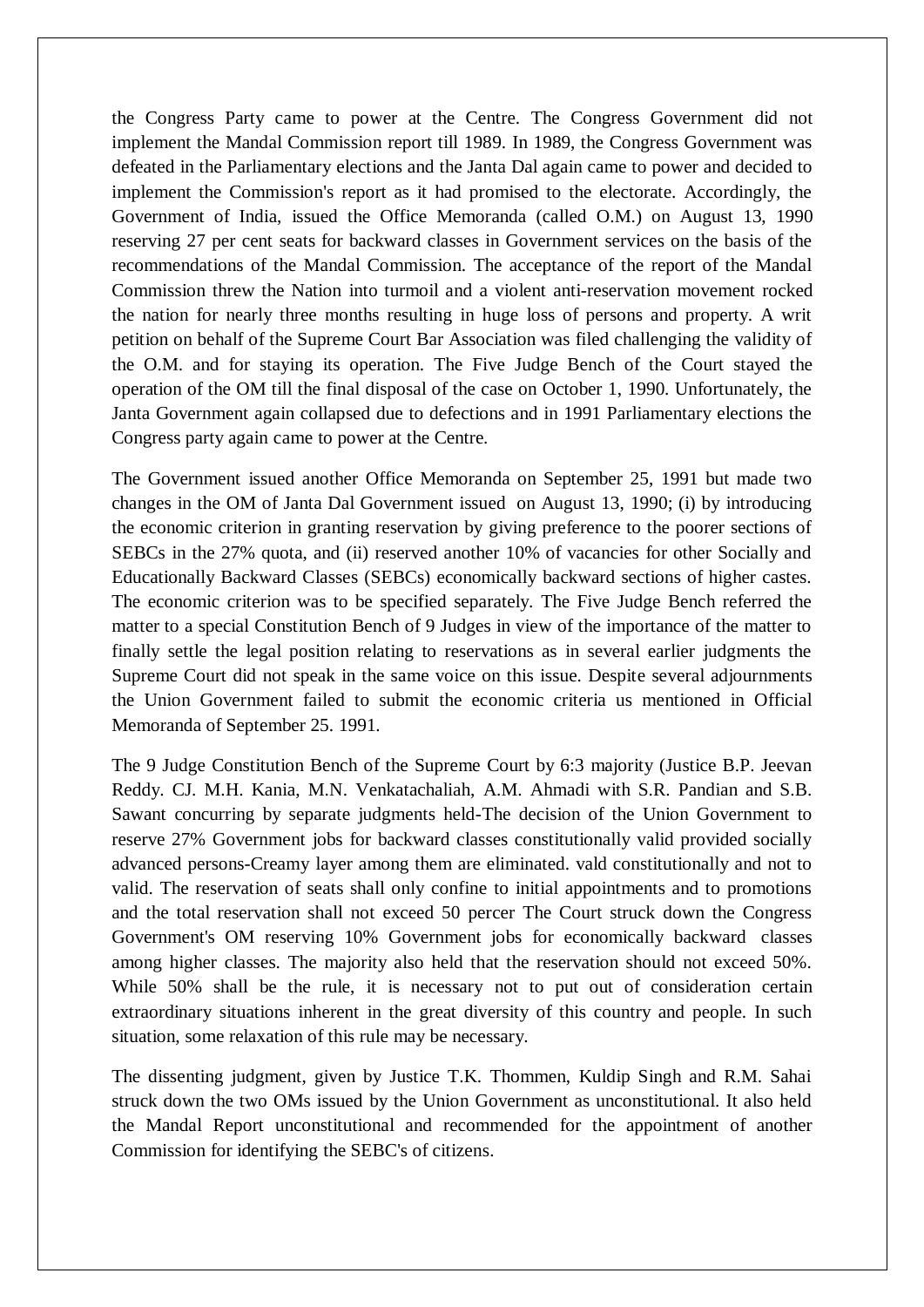The Court examined the scope and extent of Article 16(4) in detail and clarified various aspects on which there was differences of opinion in various earlier judgments. The majority opinion of The Supreme Court may be summarised as follows:-

- 1. Backward class citizen in Article 16(4) can be identified on the basis of caste and not only on economic basis but caste alone cannot be basis for consideration.
- 2. Backward Classes in Article 16(4) are not similar to as socially and educationally backward in Article 15(4)
- 3. Creamy layer must be excluded from backward classes.
- 4. Article 16(4) permits classification of backward classes into backward and more backward classes.
- 5. A backward class of citizens cannot be identified only and exclusively with reference to economic criteria.
- 6. Reservation shall not be exceed 50%
- 7. Permanent Statutory body to examine complaints of over- inclusion/ under-inclusion.

In **K.C Vasanth Kumar v. State of Karnataka (AIR 1985)** the state of Karnataka had requested the Supreme Court to give clear guidelines to be followed in the of matter of reservation for SC's and ST's. Although the Judges of the Supreme Court expressed five separate opinions , a clear guidelines is discernible from their opinion. They are as follows:-

- 1. The reservation in favour of the SCs and STs must continue as at present, that is, without the application of a means test, for a further period of 15 years. Another 15 years will make it 50 from the commencement of the Constitution, a period reasonably long for these classes to overcome the baneful effects of social oppression, isolation and humiliation;
- 2. The means test, that is, the test of economic backwardness ought to be applicable even to the SCs and STs after 15 years (after 2000 AD);
- 3. So far other backward classes are concerned two tests should be applied:-
	- (a) That they should be comparable to the SCs and STs in the matter of their backwardness;
	- (b) That they should satisfy the means test such as the State Government may lay down, in the context of prevailing economic conditions;
- 4. The policy of reservations in employment, education and legislative institutions should be reviewed every five years or so. This will afford an opportunity to the state to rectify distortions arising out of particular facts of the reservation policy.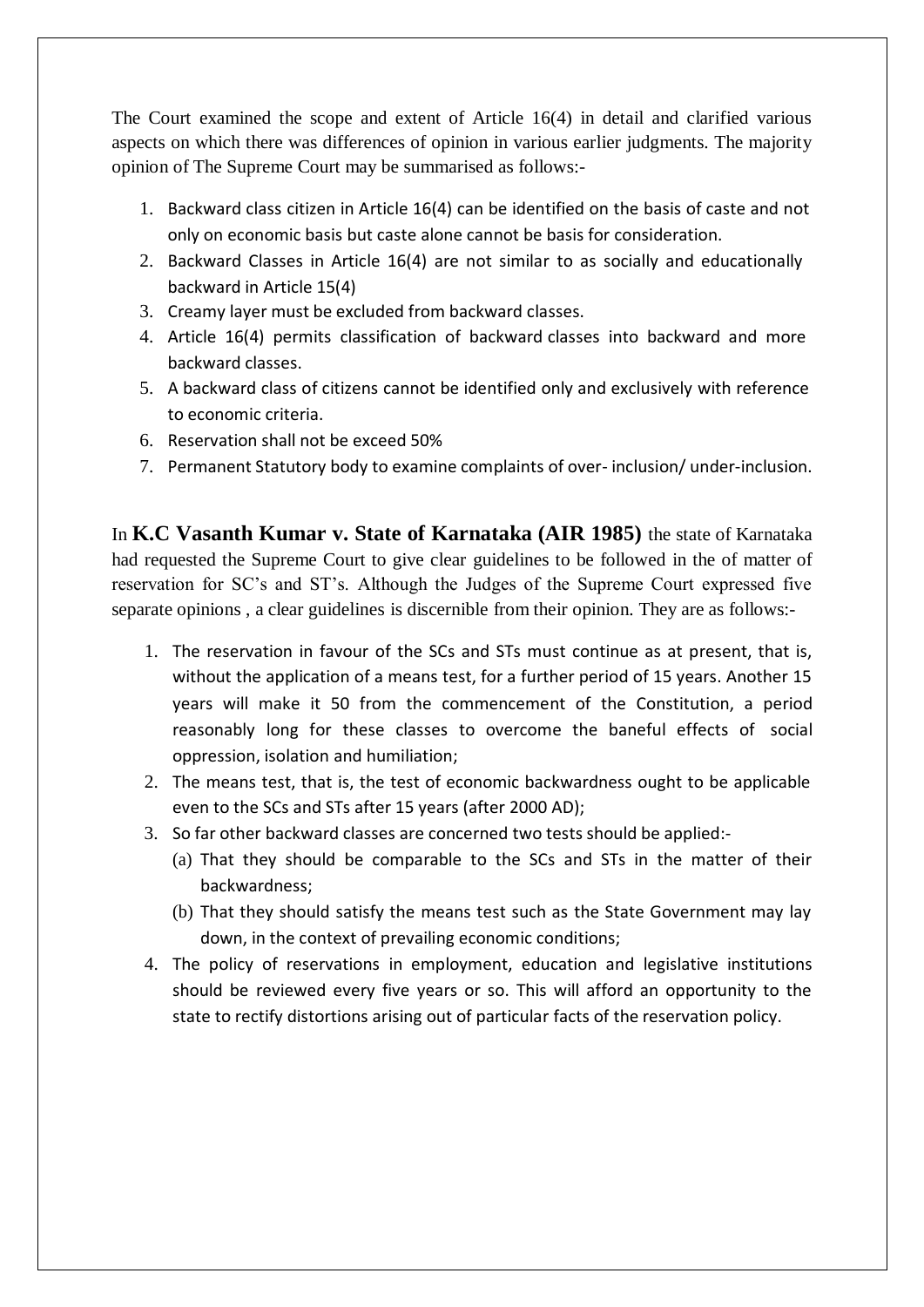## **Creamy layer**

It is a concept that sets a threshold within which OBC reservation benefits are applicable. While there is a 27% quota for OBCs in government jobs and higher educational institutions, those falling within the "creamy layer" cannot get the benefits of this quota.

Based on the recommendation of the Second Backward Classes Commission (Mandal Commission), the government on August 13, 1990 had notified 27% reservation for Socially and Educationally Backward Classes (SEBCs) in vacancies in civil posts and services that are to be filled on direct recruitment. After this was challenged, the Supreme Court on November 16, 1992 (Indra Sawhney case) upheld 27% reservation for OBCs, subject to exclusion of the creamy layer.

# **The Constitution 77th Amendment Act, 1995**

This amendment has added a new Clause (4-A) to Article 16 of the Constitution which provides that "Nothing in this article shall prevent the State from making any provision for reservation in matters of promotion to any class or classes of posts in the services of the State in favour of the Scheduled Castes and Scheduled Tribes which in the opinion of the State, are not adequately represented in the services under the State"

Thus, the reservation in promotion in government jobs will continue in favour of SC's & ST's even after the verdict of Indra Sawhney case if the government wants to do so.

In M. Nagaraj v. Union of India

A five Judge Bench comprising (CJI, YK Sabharwal, K.G. Balkrishnan, S.11. Kapadia, C.K. Thakker and C.K. Balasubramanyam

11.) has unanimously held-The provisions of Articles 16 (4A) and 16 (48) flow from

Article 16 (4) which do not alter the basic structure of Article 16 (4) and are valid. Clauses (4A) and (4B) inserted in Article 16 do not alter Article 16 (4). They do not obliterate constitutional requirements namely, 50% ceiling, creamy layers, Post bised roster, and efficiency Administration under Article 335, subject to above limitations Constitution 77th Amendment, 81st Amendment and 82nd Amendment are valid. The above constitutional amendments providing reservation are enabling provisions and do n alter the structure of Article 16 (4). They retain the controlling factors namely backwardness and inadequacy of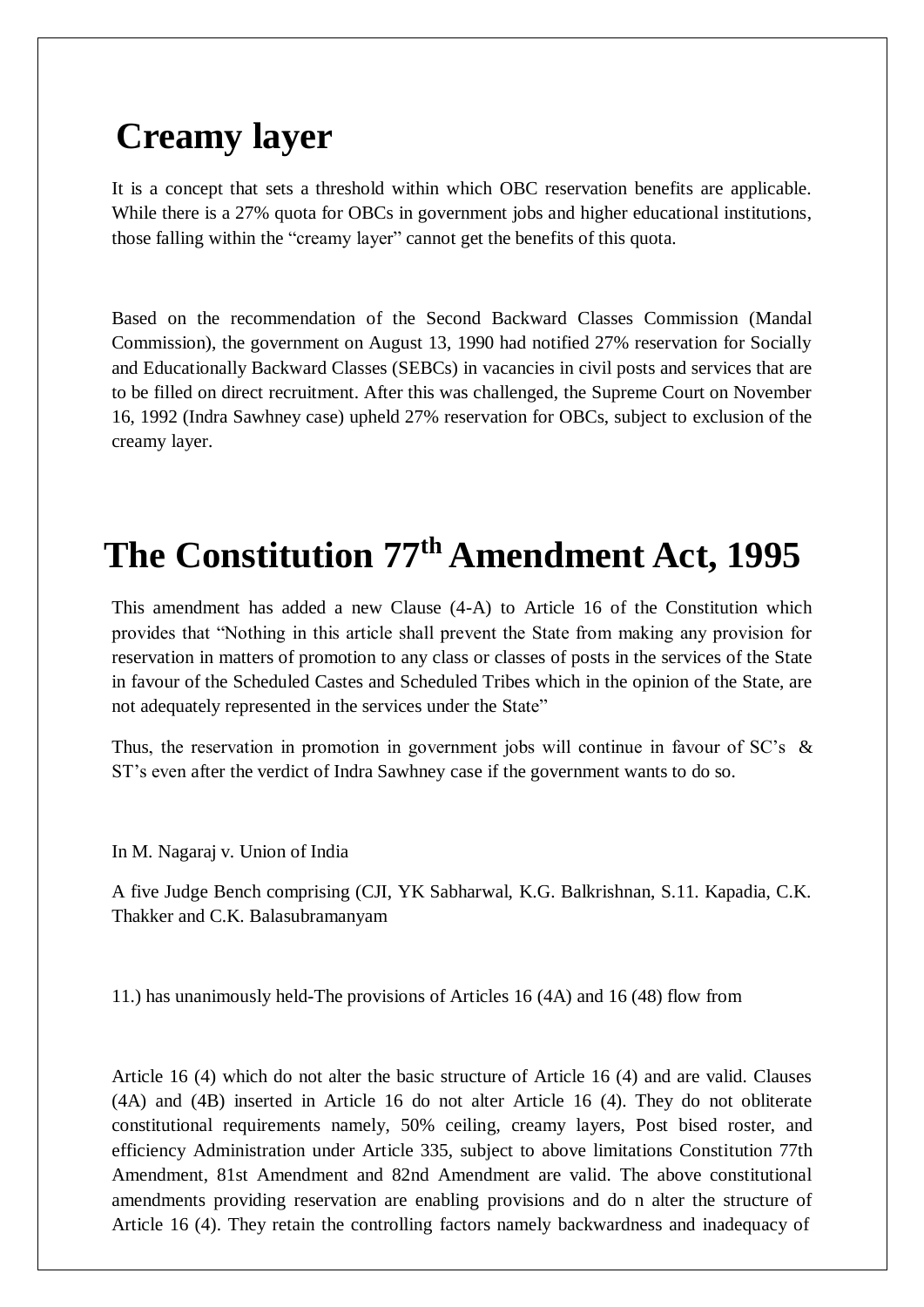representation which enables the States to provide for reservation keeping in mind the overall efficiency of the State administration under Article 335. These amendments are confined only to SCs and STs. They do not obliterate constitutional requirements, namely, ceiling limit of 50% (quantitative limitation), the concept of creamy layer (qualitative exclusion), the subclassification between OBCs and SCs and STs, the concept of post based roster with inbuilt concept of replacement (as held in R.K. Sabharwal case). The impugned amendments are not beyond amending power of Parliament. In the matter of application of the principle of basic structure, twin tests, have to be satisfied, namely, the "width test and the test of identity' Neither the 'width test' nor the identity test has been violated. Hence there is no violation of basic structure of the Constitution by any of the impugned legislation. The constitutional limitation has been relaxed but not obliterated by the 82nd Amendment Act

The concept of 'catch up rule' and 'consequential seniority are not constitutional requirements and are not implicit in clauses (1) and (4) of Article 16 and are not constitutional limitations. Obliteration of these rule do not change the equality code indicated by Articles 14, 15 and 16 of the Constitution. Clause (1) of Article 16 cannot prevent the State from taking cognizance of the compelling interests of Backward Classes in the society. Clause (4) of Article 16 refers to affirmative action by way of reservation under which the Government is free to provide reservation if it is satisfied on the basis of quantifiable data that Backward Classes is inadequately represented in the service. Therefore, in every case where the States decide to provide reservation there must be two circumstances, namely, "backwardness" and "inadequacy of representation. These limitations have not been removed by the impugned amendments. If the States fail to apply these tests, reservation would be invalid. These amendments do not alter the structure of Articles 14, 15 and 16 (equality code). The parameters mentioned in Article 16 (4) are retained. These amendments do not change the identity of the Constitution.

Thus, the Court held that subject to the above limitations the State can make. reservation but it has to show in each case the existence of compelling reasons, namely, backwardness, inadequacy of representation and overall administrative efficiency before. making provision for reservation. Clauses (4A) and (48) of Article 16 are enabling provisions. The State is not bound to make reservation. However, if they wish to exercise their discretion for making such provision they have to collect quantifiable data showing the two grounds backwardness and inadequacy of representation of that class in Government services. The Court however made it clear that even if the State has compelling reasons, it has have to see that the reservation does not lead to excess of 50% ceiling limit or obliterate creamy layer or extend the reservation indefinitely.

A fresh exercise in the light of the judgment of Constitution Bench in M. Nagraj case is a categorical imperative in which Articles 16 (4-A) and 16 (4-B) were held to be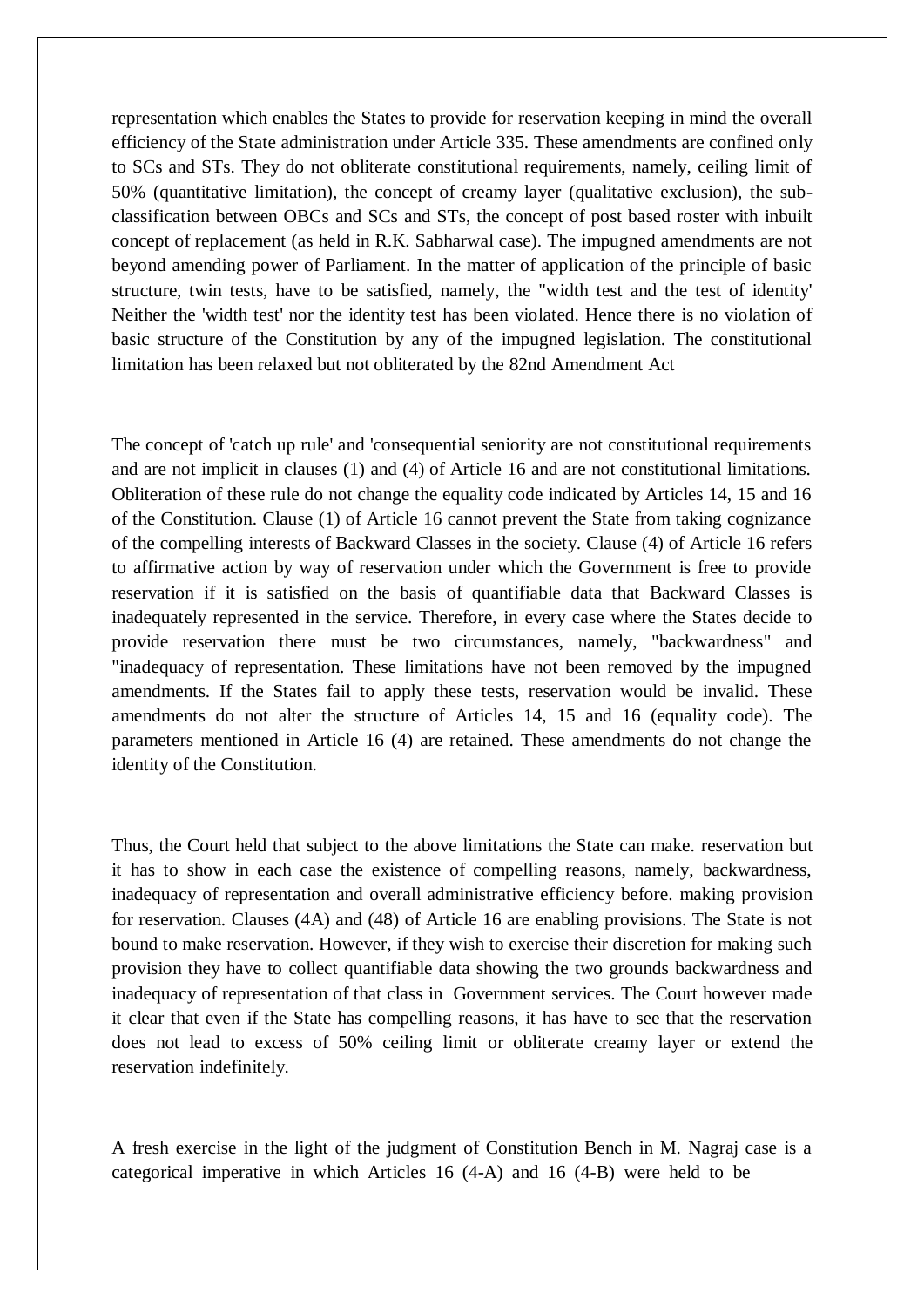constitutionally valid as enabling provisions for the reservation in promotion with consequential seniority and the State can make reservations for the same on certain basis or foundation. The condition precedent has not been satisfied. No exercise has been undertaken. The argument that it is not necessary as the reservation is already in vogue is unacceptable for when the provisions of the Constitution are treated valid with certain conditions or riders, it becomes incumbent on the part of the State to appreciate and apply the test so that its amendments can be tested and withstand the scrutiny of parameters laid down therein.

The Court on the basis of its previous decisions carved out the following principles.

(i) Vesting of the power by an enabling provision may be constitutionally valid and yet 'exercise of power' by the State in a given case may be arbitrary. particularly, if the State failsto identify and measure backwardness and inadequacy keeping in mind the efficiency of service as required under Article 335.

(ii) Article 16(4) which protects the interests of certain sections of the society has to be balanced against Article 16(1) which protects the interests of every citizen of the entire society. They should be harmonized because they are restatements of the principle of equalityunder Article 14.

(iii) Each post gets marked for the particular category of candidates to be appointed against itand any subsequent vacancy has to be filled by that category candidate.

(iv) The appropriate Government has to apply the cadre strength as a unit in the operation of the roster in order to ascertain whether a given class/group is adequately represented in the service. The cadre strength as a unit also ensures that the upper ceiling limit of 50% is not violated. Further roster has to be post-specific and not vacancy based.

(v) The State has to form its opinion on the quantifiable data regarding adequacy of representation. Clause (4A) of Article 16 is an enabling provision. It gives freedom to the state to provide for reservation in matters of promotion. Clause (4A) of Article 16 applies only to SCs and ST's. The said clause is carved out of Article 16(4A). Therefore, Clause (4A) will be governed by the two compelling reason backwardness and "inadequacy of representation, as mentioned in Article 1664). If the said two reasons do not exist, then the enabling provision cannot be enforced

(v) If the ceiling-limit on the carry-over of unfilled vacancies is removed, the other alternative time-factor comes in and in that event, the time-scale has to be imposed in the interest of efficiency in administration as mandated by Article 335. If the time-scale is not kept, then posts will continue to remain vacant for years which would be detrimental to the administration. Therefore, in each case, the appropriate Government will now have to introduce the duration depending upon the fact situation,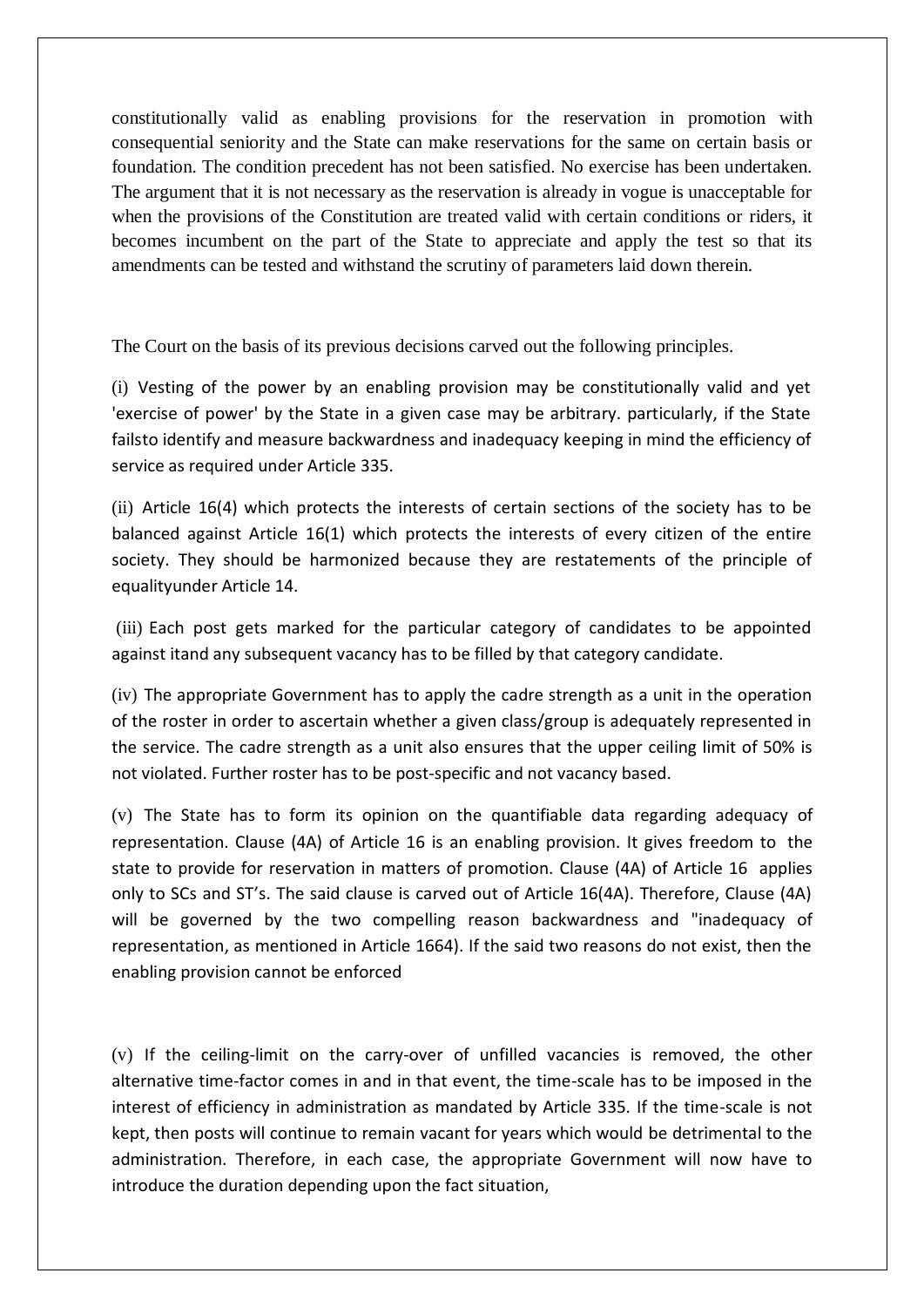(vi) If the appropriate Government enacts a law providing for reservation without keeping in mind the parameters in Article 16(4) and Article 335, then this Court will certainly set aside and strike down such legislation. (viii) The constitutional limitation under Article 335 is relaxed and not obliterated As stated above, be it reservation or evaluation, excessiveness in either would result in violation of the constitutional mandate. This exercise, however, will depend on the facts of each case,

(ix) The concepts of efficiency, backwardness and inadequacy of representation are required to be identified and measured. That exercise depends on the availability of data. That exercisedepends on numerous factors. It is for this reason that the enabling provisions are required to be made because each competing claim seeks to achieve certain goals. How best one should optimize these conflicting claims can only be done by the administration in the context of local prevailing conditions in public employment.

(x) Article 16(4), therefore, creates a field which enables a State to provide for reservation provided there exists backwardness of a class and inadequacy of representation in employment. These are compelling reasons. They do not exist Article 16(1). It is only when these reasons are satisfied that a State gets the power to provide for reservation in the matter of employment.

## **Maratha Reservations Judgment**

A five-judge Constitution Bench of the Supreme Court unanimously declared a Maharashtra law which provides reservation benefits to the Maratha community, taking the quota limit in the State in excess of 50%, as unconstitutional.

The Bench led by Justice Ashok Bhushan found there was no "exceptional circumstances" or "extraordinary situation" in Maharashtra which required the Maharashtra government to break the 50% ceiling limit to bestow quota benefits on the Maratha community.

The Supreme Court struck down the findings of the Justice N.G. Gaikwad Commission which led to the enactment of Maratha quota law and set aside the Bombay High Court judgment which validated the Maharashtra State Reservation for Socially and Educationally Backward Classes (SEBC) Act of 2018.

The High Court had, in June 2019, reduced the quantum of reservation for Marathas from the 16% recommended by the Gaikwad Commission to 12% in education and 13% in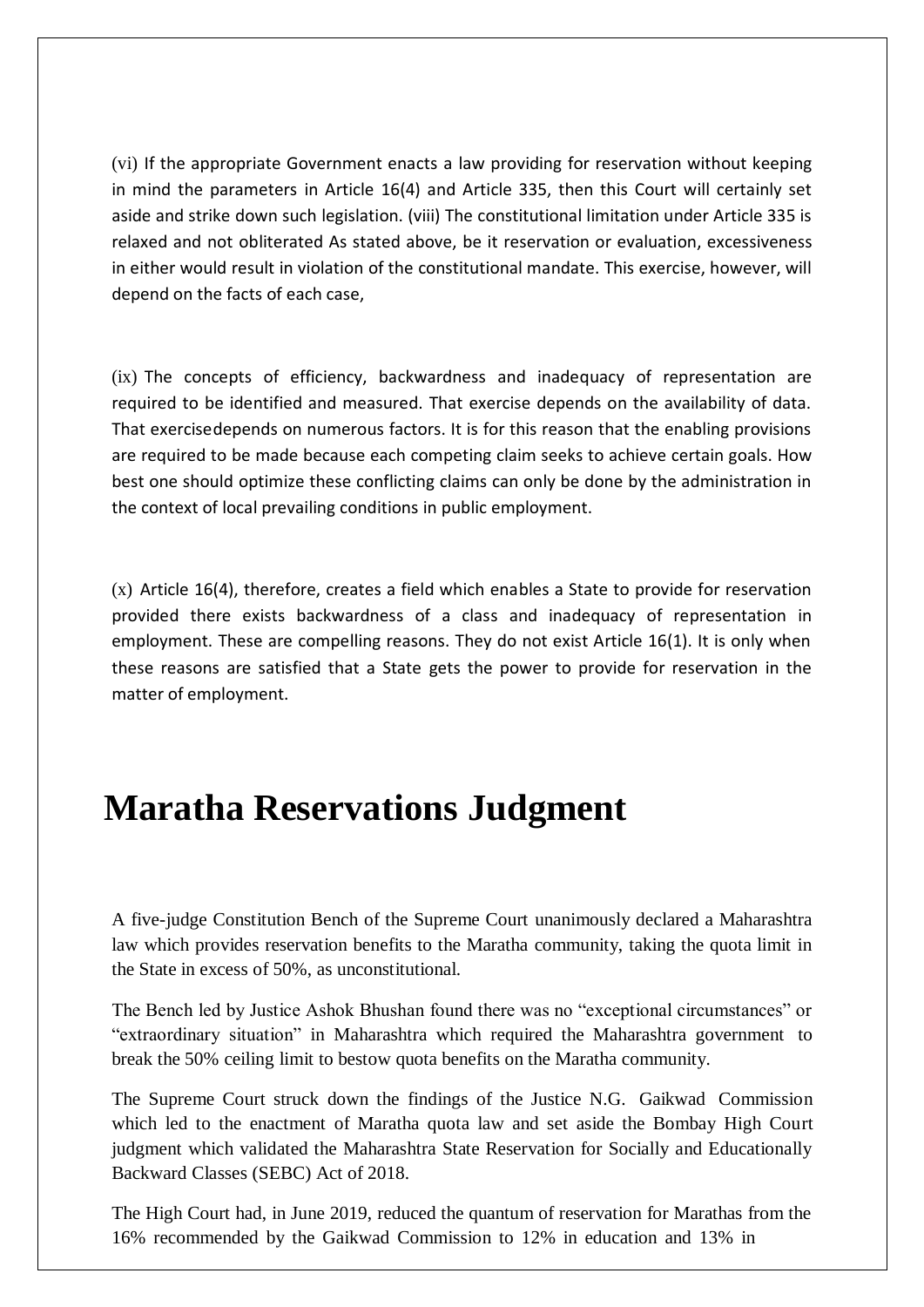employment. The Supreme Court concluded that even the reduced percentages of reservation granted by the High Court were ultra vires.

In fact the Supreme Court held that a separate reservation for the Maratha community violates Articles 14 (right to equality) and 21 (due process of law).

Most importantly, the Supreme Court declined to re-visit the its 1992 Indira Sawhney judgment, which fixed the reservation limit at 50%.

"We don't find any substance to revisit the Indira Sawhney judgment or referring it to a larger bench. The judgment has been upheld by at least four Constitution Benches," Justice Ashok Bhushan read from his lead opinion on the question of validity of the Maratha quota law.

In 1992, a nine-judge Bench of the court had drawn the "Lakshman rekha" for reservation in jobs and education at 50%, except in "extraordinary circumstances". However, over the years, several States like Maharashtra and Tamil Nadu have crossed the rubicon and passed laws which allows reservation shooting over 60%. The five-judge Bench had decided not to confine the question of reservation spilling over 50% limit to just Maharashtra. The Bench had expanded the ambit of the case by making other States party and inviting them to make their stand clear on the question of whether reservation should continue to remain within the 50% boundary or not.

The Indira Sawhney judgment had categorically said "50% shall be the rule, only in certain exceptional and extraordinary situations for bringing far-flung and remote areas population into mainstream said 50% rule can be relaxed".

Justice Bhushan said that appointments made under the Maratha quota following the Bombay HC judgment endorsing the State law would hold, but they would get no further benefits. Students already admitted under the Maratha quota law would continue. Students admitted to postgraduate courses would not be affected since they were not given reservation.

In the second part of the judgment on the validity of the 102nd Constitution Amendment, Justice S. Ravindra Bhat held a "different view" from the one held by Justices Bhushan and S. Abdul Nazeer.

The Bench had looked into the question whether the Constitution (One Hundred Second Amendment) Act of 2018, which introduced the National Commission for Backward Classes,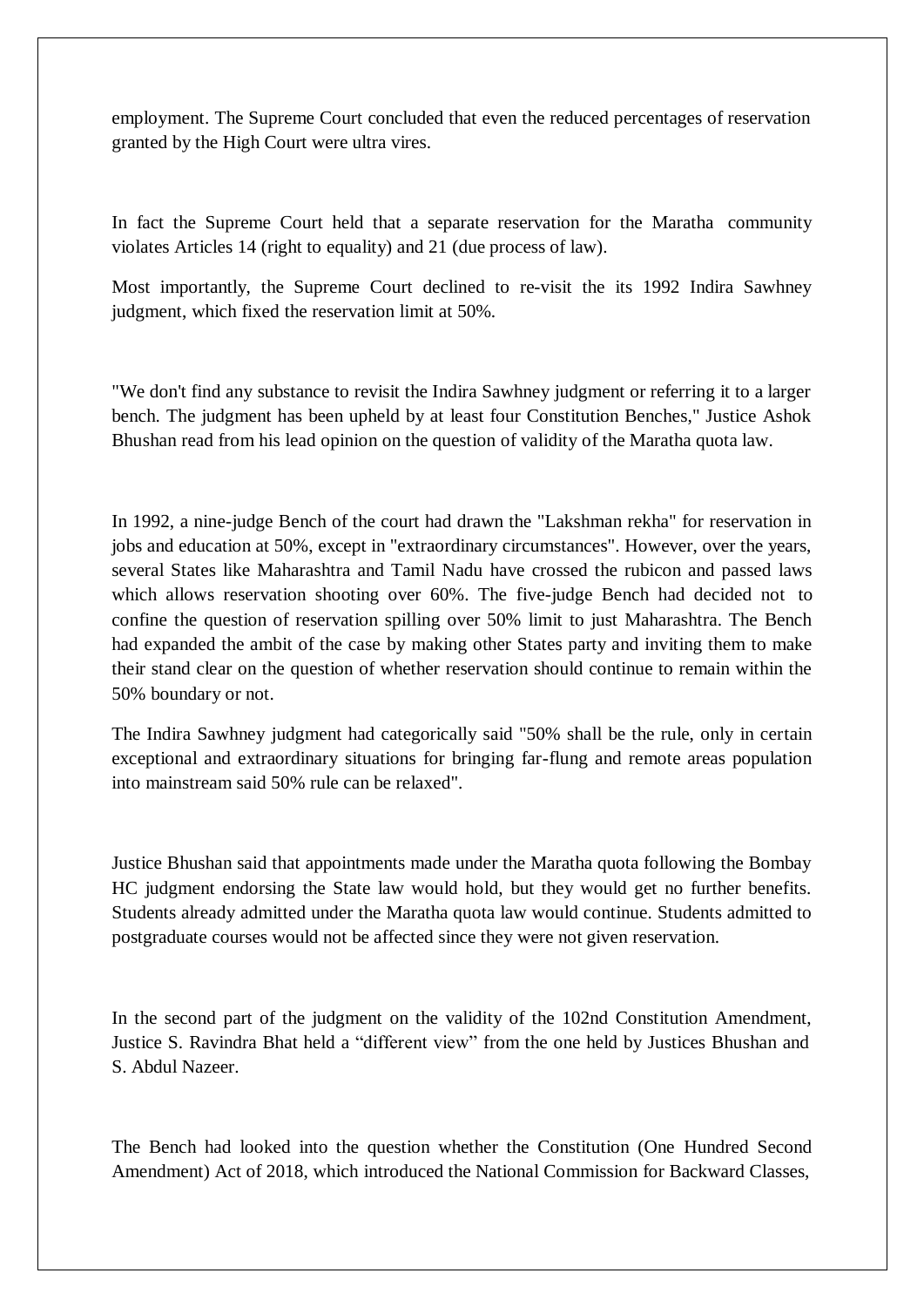interfered with the authority of State Legislatures to provide benefit to the social and educationally backward communities in their own jurisdiction.

The Constitution Amendment Act had introduced Articles 338B and 342A in the Constitution. Article 338B deals with the newly established National Commission for Backward Classes. Article 342A empowers the President to specify the socially and educationally backward communities in a State. It says that it is for the Parliament to include a community in the Central List for socially and backward classes for grant of reservation benefits. The court had delved into whether Article 342A stripped State Legislatures of their discretionary power to include their backward communities in the State Lists.

Justice Bhat agreed that only the President could make changes to the Central List of socially and backward classes based on data given from various sources, including the National Commission for Backward Classes. The States could only make "suggestions". The "final exercise" of including castes and communities was done by the President alone.

Justices Bhushan and Nazeer however concluded that the Parliament did not intend to take away from the States its power to identify their backward classes. But they nevertheless upheld the validity of the Amendment Act.

## **102nd Constitutional Amendment**

The 102nd Constitution amendment Act of 2018 inserted Articles 338B, which deals with the structure, duties and powers of the NCBC, and 342A which deals with power of the President to notify a particular caste as SEBC and power of Parliament to change the list.

## **103rd Constitutional Amendment**

The Constitutional 103rd Amendment Act got assent from the President of India on 13th January 2018 and it was passed in the Lok Sabha by 323 members who were in favour of it and 3 members who were against it. It was passed in Rajya Sabha with 165 members in favour and 7 against.

This provides for reservation in the Central Government jobs as well as the government education institutions.

This amendment applies to citizens who belong to the economically weaker section from the upper castes.

This was passed in addition to the already existing reservations.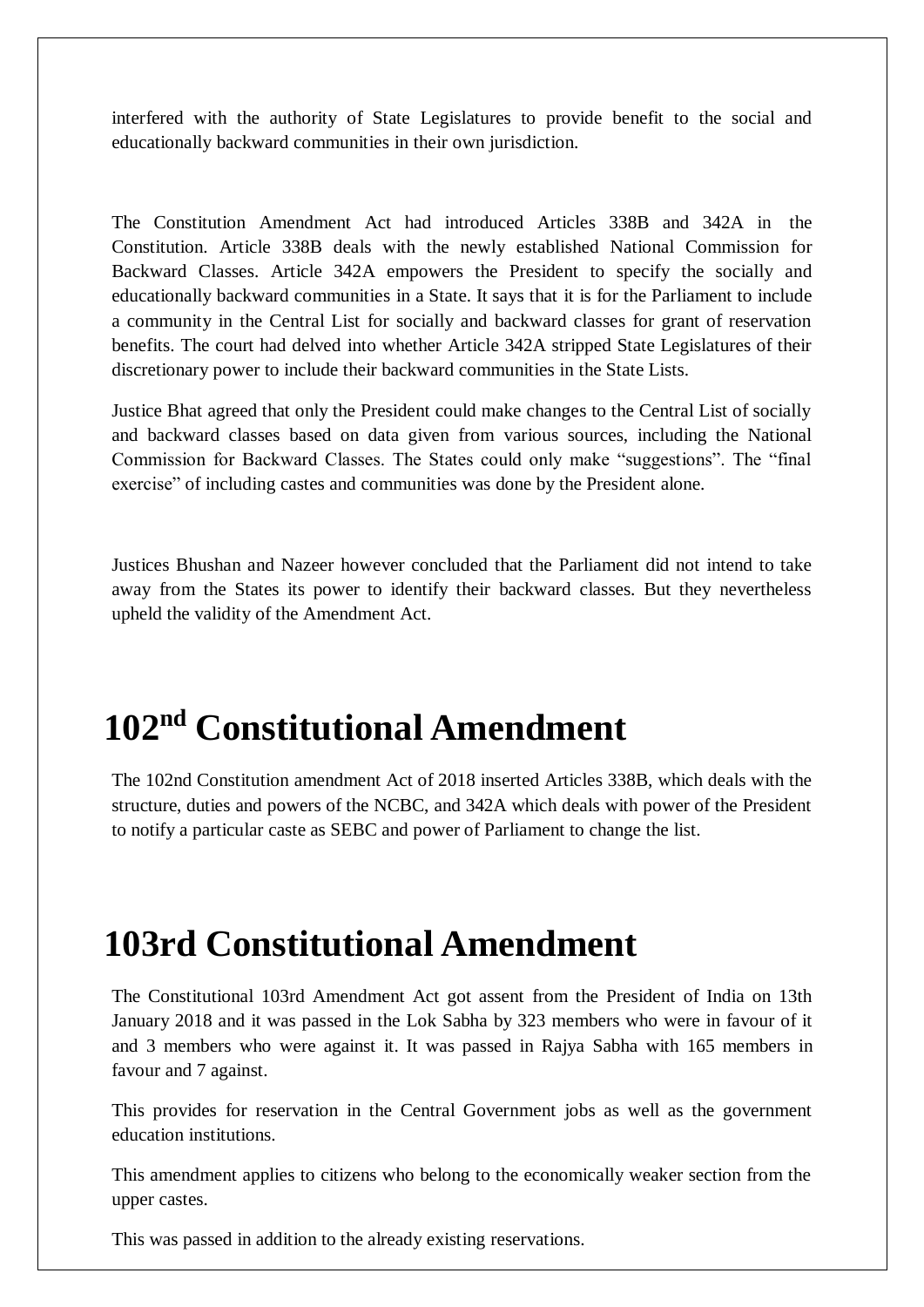The main objective was to include people from economically weaker sections of the society to attend the higher education institutions and jobs in public employment which remain unfulfilled due to their financial incapacity.

It was drafted with a will to make Article 46 compulsory that urges the Government of India to provide protection to all the educational and economic interests of the weaker section of society. Since socially disadvantaged sections have enjoyed the privilege, there was relief provided to economically disadvantaged sections as well.

## **Articles amended**

Article 15(6) is added to protect economically weaker sections of the society and provide them admission to educational institutions including private institutions except minority educational institutions. This amendment basically aims to provide reservation to those who do not fall in 15(5) and 15(4).

Another article 16(6) was added to provide an economically weaker section, reservation in government posts.

The term economic weakness will be decided based on family income.

## **Criteria for reservation**

The annual income of the person should be less than 8 lakh.

The person should have no less than 5 acres of farmland.

People who have a house but less than 1000 square feet in a town.

### **SEBCs Bill**

In the statement of objects and reasons for passing the bill, the government has mentioned that the 102nd Constitution Amendment Act has inserted three new Articles — 342A, 366(26C) and 338B — in the Constitution.

While Article 338B has constituted the National Commission for Backward Classes, Article 342A has dealt with the central list of the socially and educationally backward classes (OBCs) and Article 366 (26C) has defined the socially and educationally backward classes.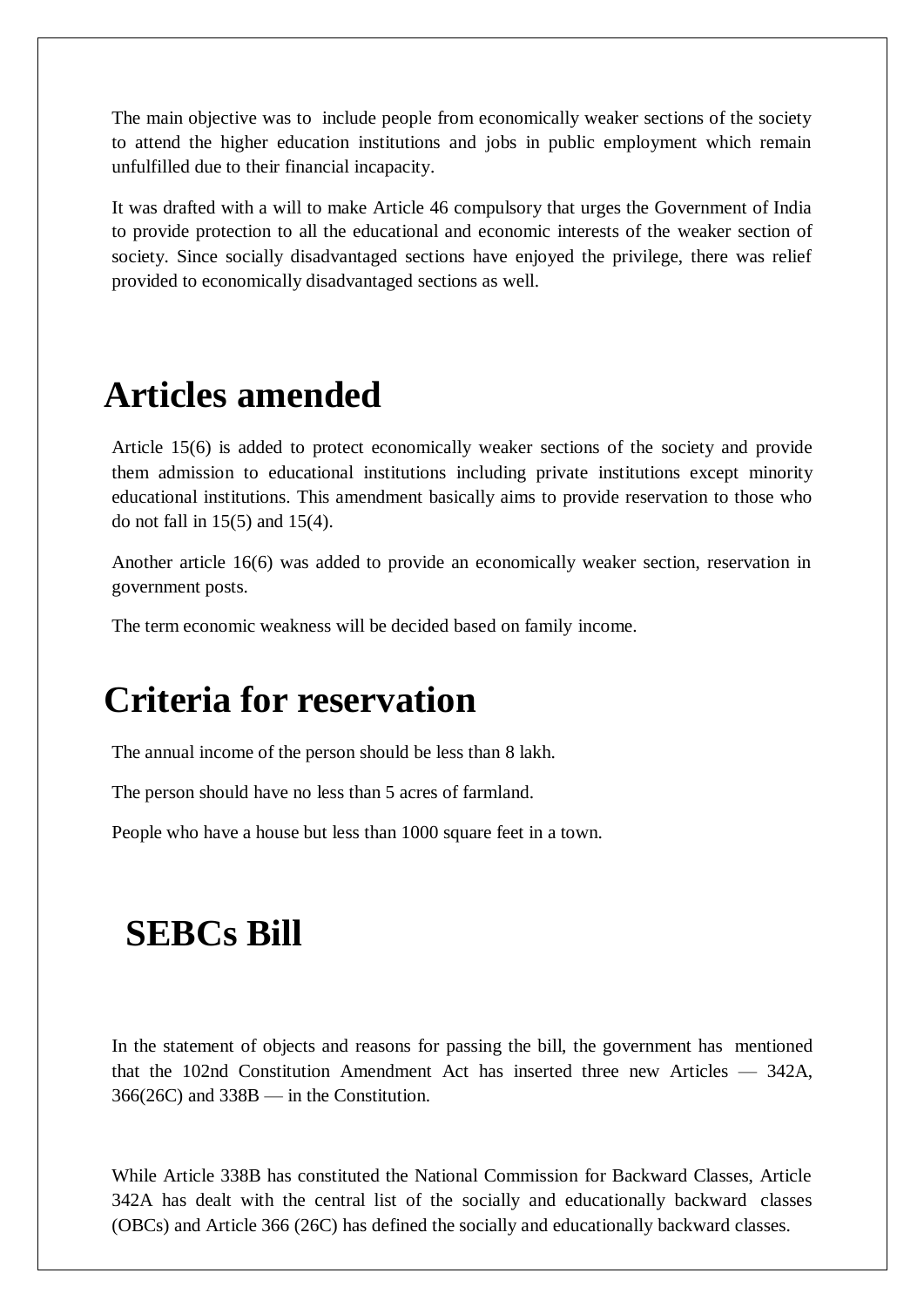"The legislative intent at the time of passing of the Constitution (One Hundred and Second Amendment) Act, 2018 was that it deals with the central list of the socially and educationally backward classes (SEBCs). It recognises the fact that even prior to the declaration of the Central List of SEBCs in 1993, many States/Union territories are having their own State List/Union territory List of OBCs," the statement in the bill notes.

However, the 2018 Act had raised questions on whether the amendments "mandated for a single central list of SEBCs specifying the SEBCs for each state, thereby taking away the powers of the state to prepare and maintain a separate state List of SEBCs".

The Supreme Court on 5 May also had a similar view. It had ruled that after the amendment, states do not have the power to identify SEBCs. The Centre had filed a review petition challenging the apex court ruling, which was dismissed by the latter.

That's why the Centre came out with the new bill to amend Article 342A.

"In order to adequately clarify that the state government and union territories are empowered to prepare and maintain their own state list/ union territory list of SEBCs and with a view to maintain the federal structure of this country, there is a need to amend article 342A and make consequential amendments in articles 338B and 366 of the Constitution," said the statement of objects and reasons of the bill.

## **What powers will the states get?**

Following the amendment in Articles 366 (26C) and 338B (9), states will be able to directly notify OBC and SEBCs without having to refer to the NCBC, and the OBC lists prepared by states will be taken out of the domain of the President and notified by the Assembly. "The Amendment is found necessary to restore the powers of the state governments to maintain state list of OBCs which was taken away by a Supreme Court interpretation," The Indian Express quoted a ministry official as saying.

"Nearly 671 OBC communities would have lost access to reservation in educational institutions and in appointments if the state list was abolished. Moreover, nearly one-fifth of the total OBC communities would have been adversely impacted by this," the official added.

Highlights of Bill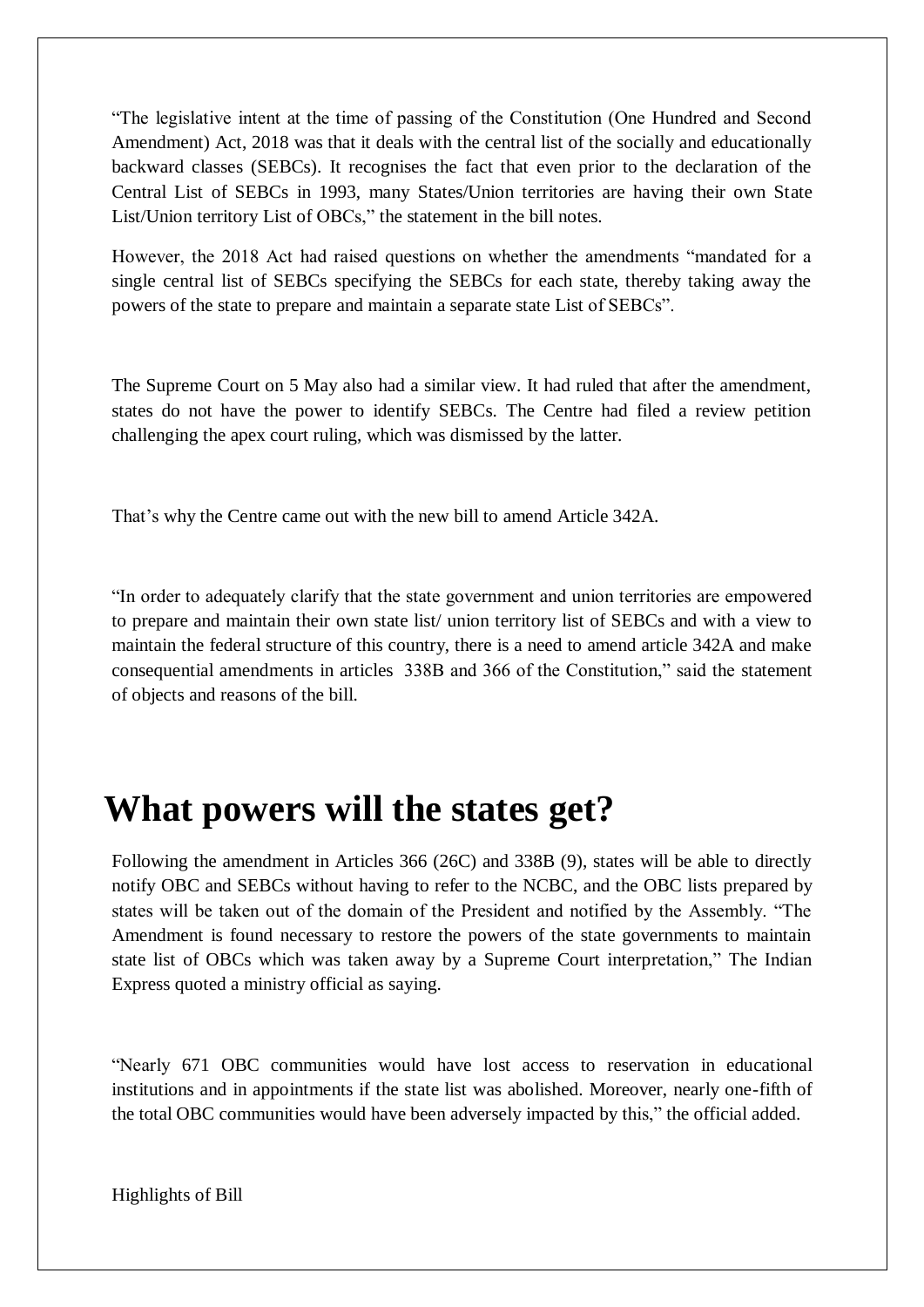Bill was introduced by Union minister of Social Justice and Empowerment, Virendra Kumar.

It was introduced in the Parliament to clarify some provisions of the 102nd Constitutional Amendment Bill, restoring the power of states to identify backward classes.

Constitutional provisions

Articles 15 (4), 15 (5), and 16 (4) of the Indian constitution confer power on the State Government to declare and identify a list of socially and educationally backward classes. Central and state governments draw separate OBC lists as a practice.

#### Background of the 127th Bill

The need for latest amendment aroused after the Supreme Court in its Maratha reservation ruling of May 2021 upheld the 102nd Constitutional Amendment Act. SC also stated that, the President will determine which communities will be included on state OBC list, on the recommendations of the National Commission for Backward Classes (NCBC). A five-judge Constitution bench, on May 5, had unanimously set aside a Maharashtra law granting quota to Marathas. The bench had refused to refer the 1992 Mandal verdict — which put a 50% limit on quotas — to a bigger bench.

#### About 127th Constitution Amendment Bill

The 127th Constitutional Amendment Bill will amend clauses 1 and 2 of Article 342A.

It will introduce a new clause 3.

It will also amend Articles 366 (26c) and 338B.

The bill has been designed to clarify that, State Governments can maintain state list of OBCs, restoring the system prior to SC judgment.

Under the amendment, latest 'State List' will be taken out of the purview of the President completely and it will be notified by State Assembly

What are Article 338B, 342A and Article 366?

Article 338B covers the structure, duties and powers of the National Commission for Backward Classes.

Article 342 A deals with the powers of the president to notify a particular caste as an SEBC. It also deals with the power of Parliament to change the list.